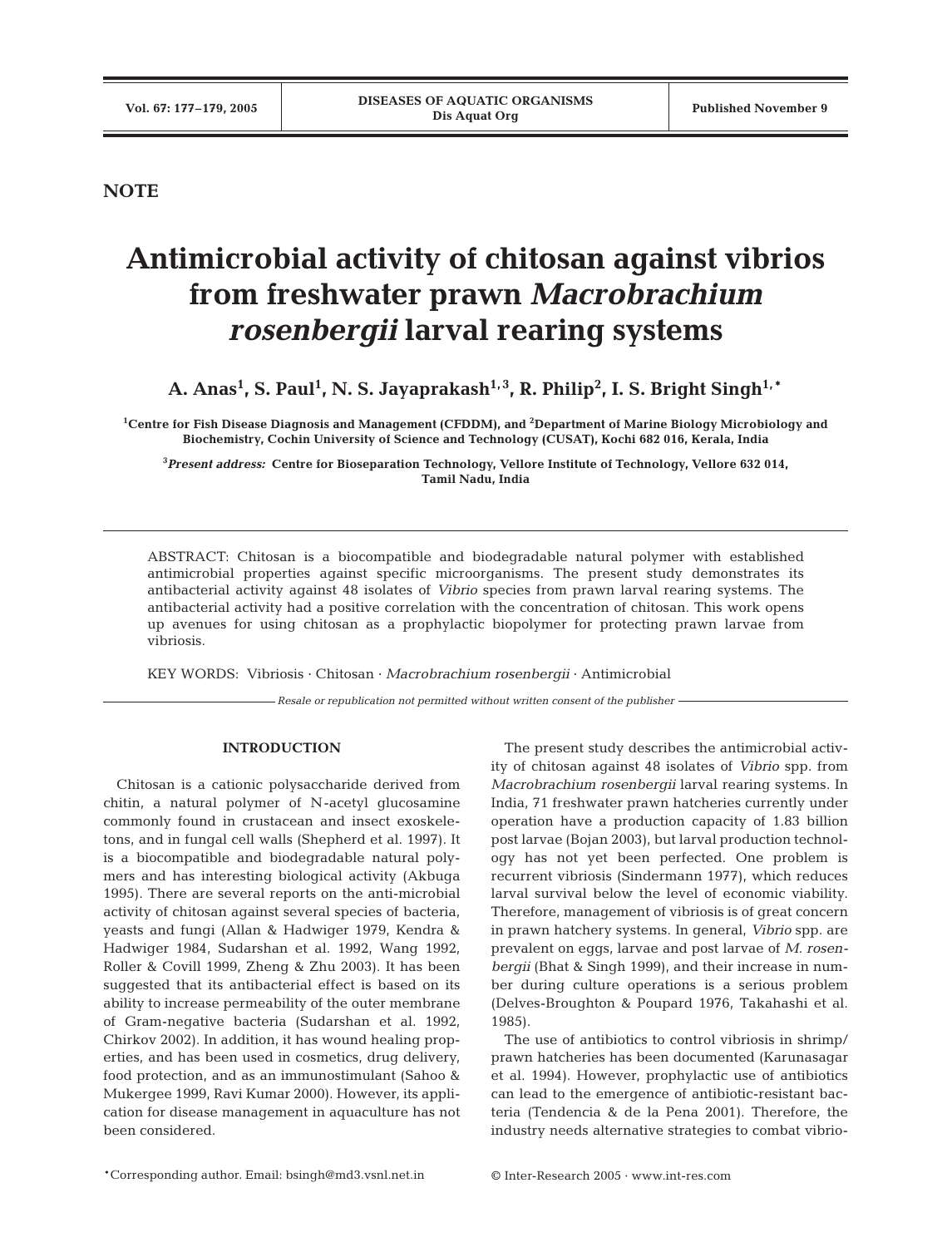sis with minimal negative environmental impact. It was in this context that chitosan was considered as a possible prophylactic agent.

## **MATERIALS AND METHODS**

**Chitosan.** Chitosan used in this study was obtained from M/s South India Sea Foods, Kochi, Kerala, India. It was extracted from crustacean exoskeletons, had an average molecular weight of 180 kDa and was 80% de-acetylated. Different concentrations of chitosan  $(0.25, 0.5, 0.75, 0.75, 1.0\%)$  were prepared by dissolving in 50 ml 5% glacial acetic acid (v/v) (Kubota 1993) up to 100 ml using distilled water. The pH was adjusted to 5.5–6.0 using 1 N NaOH.

*Vibrio***.** The 48 isolates of vibrios used in this study were taken from the culture collection of the Centre for Fish Disease Diagnosis and Management, Cochin University of Science and Technology Kochi, Kerala, India. These isolates were accumulated over time from freshwater prawn larval rearing systems, and characterized phenotypically. All the isolates were grown in ZoBell's Marine Broth (2216E) prepared in 15 ppt salinity seawater for 12 to 15 h on a rotary shaker at 100 rpm. They were harvested at the exponential phase of growth, diluted to  $10^{-6}$ , and used for assaying the antibacterial properties of chitosan.

**Antibacterial assay.** Antibacterial activity was measured following the method of Zheng & Zhu (2003) with slight modification. Briefly, ZoBell's Marine Agar (2216E) plates were prepared using 15 ppt seawater. Then 100 μl *Vibrio* suspension was spread on the plates followed by 100 μl of chitosan preparation in 5% glacial acetic acid (pH 5.5 to 6.0). Controls were identical except that 100 μl of acetic acid solution (pH 5.5 to 6.0) replaced the chitosan solution. All plates were incubated at  $28 \pm 1^{\circ}$ C for 24 h before the total number of colonies was enumerated. Inhibition rate (η) was calculated using the equation:

$$
\eta=\frac{N_1-N_2}{N_1}\times 100\%
$$

where  $N_1$  and  $N_2$  are the number of colonies developed on the control and experimental plates, respectively.

**Statistical study.** Karl Pearson's coefficient of correlation was used to assess the relationship between the concentration of chitosan and antimicrobial activity. Student's *t*-test was used to assess differences at p *<* 0.005 (Bailey 1995).

#### **RESULTS AND DISCUSSION**

Results showed that there was an increase in antimicrobial activity with increasing chitosan concentration (p *<* 0.005) (Table 1). Even though many cells survived at 1% chitosan (Fig. 1), the highest concentration of chitosan used inhibited *Vibrio vulnificus* by  $88.8 \pm 14.6\%$ , whereas the same concentration inhibited *Vibrio alginolyticus* by only 50.8 ± 19.8%. Major factors believed to contribute to the antimicrobial properties of chitosan are concentration of the chitosan in solution, molecular weight, degree of deacetylation



Fig. 1. Effect of different concentrations of chitosan solution on its antimicrobial activity to an isolate of *Vibrio*

Table 1. Inhibition rate (mean ± SD) of *Vibrio* isolates to different concentrations of chitosan(w/v). Correlation coefficient is that between concentration of chitosan and cell count of *Vibrio*

| Vibrio isolate      | No. of<br>strains | $0.25\%$        | $0.5\%$         | $0.75\%$        | $1.0\%$         | Correlation<br>coefficient |
|---------------------|-------------------|-----------------|-----------------|-----------------|-----------------|----------------------------|
| V. cholerae         | 11                | $55.7 \pm 30.8$ | $75.5 \pm 23$   | $81.5 \pm 19.6$ | $85.4 \pm 21.2$ | 0.931                      |
| V. parahaemolyticus | 5                 | $39.2 \pm 26.3$ | $50.2 \pm 25.8$ | $57.4 \pm 30.8$ | $69.1 \pm 22.3$ | 0.996                      |
| V. mediterranei     | 6                 | $51.1 \pm 27.2$ | $63.7 \pm 26.7$ | $73.9 \pm 20.5$ | $80.4 \pm 19.7$ | 0.990                      |
| V nereis            | 11                | $63.6 \pm 20.7$ | $73.1 + 13.9$   | $81.8 \pm 9.6$  | $84.2 \pm 10.3$ | 0.973                      |
| V. proteolyticus    | $\mathcal{D}$     | $59 \pm 36.3$   | $65.2 + 27.2$   | $72.7 + 22.$    | $88.1 + 12.4$   | 0.975                      |
| V. splendidus       | $\overline{2}$    | $26.2 \pm 9.8$  | $29.3 \pm 2.8$  | $49.7 \pm 2.7$  | $68.0 \pm 13.7$ | 0.966                      |
| V. vulnificus       | 3                 | $46 \pm 41.2$   | $63 + 29.3$     | $80.1 + 26.1$   | $88.8 \pm 14.6$ | 0.990                      |
| V. alginolyticus    | 8                 | $21.9 \pm 19.8$ | $29.2 \pm 16.1$ | $41.1 \pm 19.9$ | $50.8 \pm 19.8$ | 0.996                      |
|                     |                   |                 |                 |                 |                 |                            |